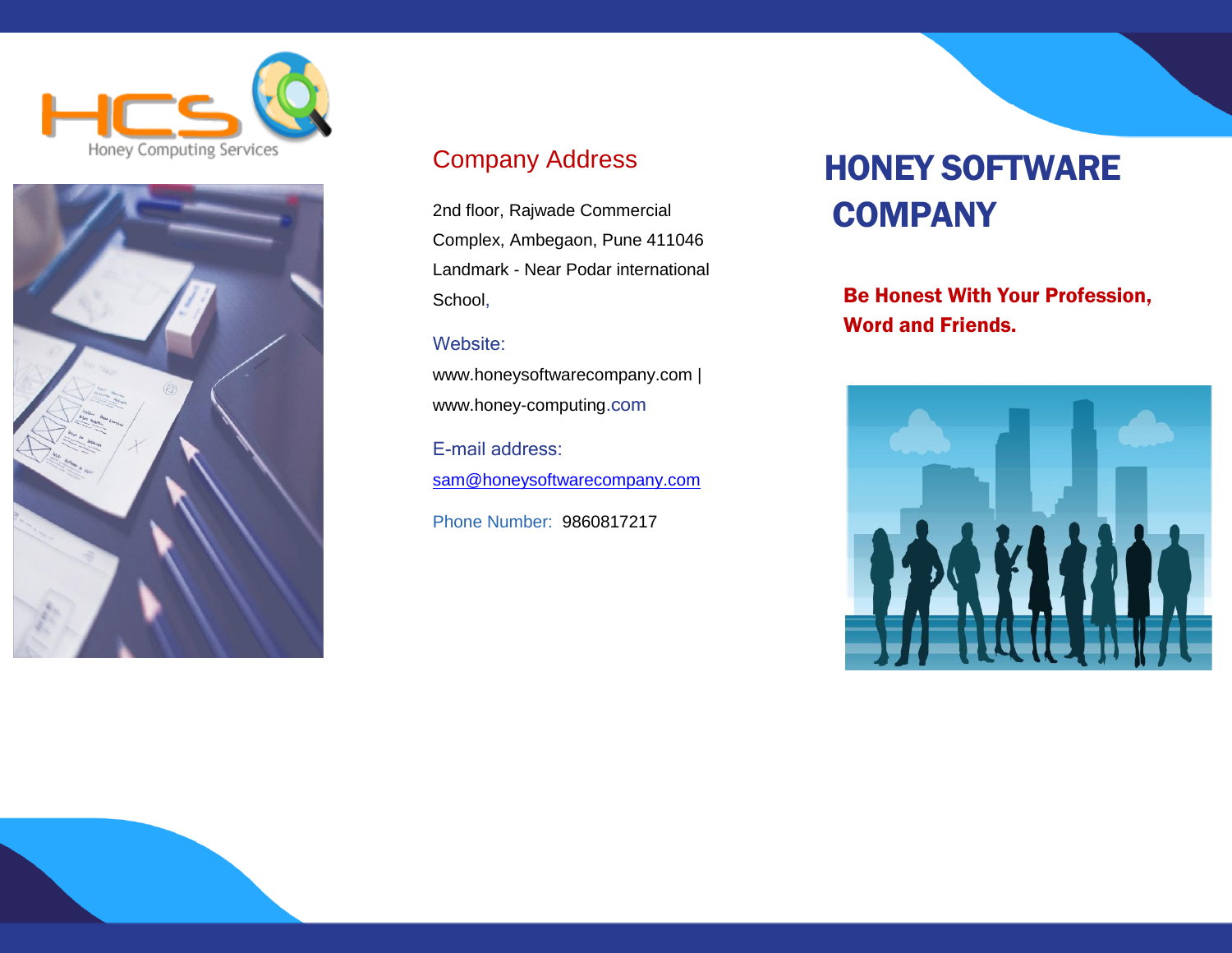## Course Contents  I

#### $\triangleright$  Development contents

- HTML
- CSS

- JavaScript
- Advanced Javascript

#### UI Library

- Bootstrap
- $\bullet$  PHP (plain / core php)

#### PHP Famous Frameworks

- Code Igniter
- end Framework

#### PHP Famous CMS

- Drupal
- Joomla

#### Mobile Frameworks

• Angular JS

#### Mobile UI Frameworks

- Ionic 1
- $\bullet$  Ionic 2

#### Databases

MySQL (Tools like phpmyadmin / MySQL Front will also be explained) SqlLite

#### Mobile App Development

- Android Development (from start to creating APK)
- IOS Development (from start to Creating IPA)
- Website Development
- Multilingual websites
- Dynamic and static website development

## QA / Testing Contents

- Manual Testing
- Seleniu[mTest Management](https://www.guru99.com/test-management.html)
- [Mobile Testing](https://www.guru99.com/mobile-testing.html)
- [Agile Testing](https://www.guru99.com/agile-testing-course.html)
- [Cucumber](https://www.guru99.com/cucumber-tutorials.html)
- [SoapUI](https://www.guru99.com/soapui-tutorial.html)
- [Jmeter](https://www.guru99.com/jmeter-tutorials.html)
- [ETL Testing](https://www.guru99.com/utlimate-guide-etl-datawarehouse-testing.html)
- [SAP Testing](https://www.guru99.com/learn-sap-testing-create-your-first-sap-test-case.html)
- [Database Testing](https://www.guru99.com/data-testing.html)
- [JIRA](https://www.guru99.com/jira-tutorial-a-complete-guide-for-beginners.html)
- [BugZilla](https://www.guru99.com/bugzilla-tutorial-for-beginners.html)
- [Mantis](https://www.guru99.com/mantis-bug-tracker-tutorial.html)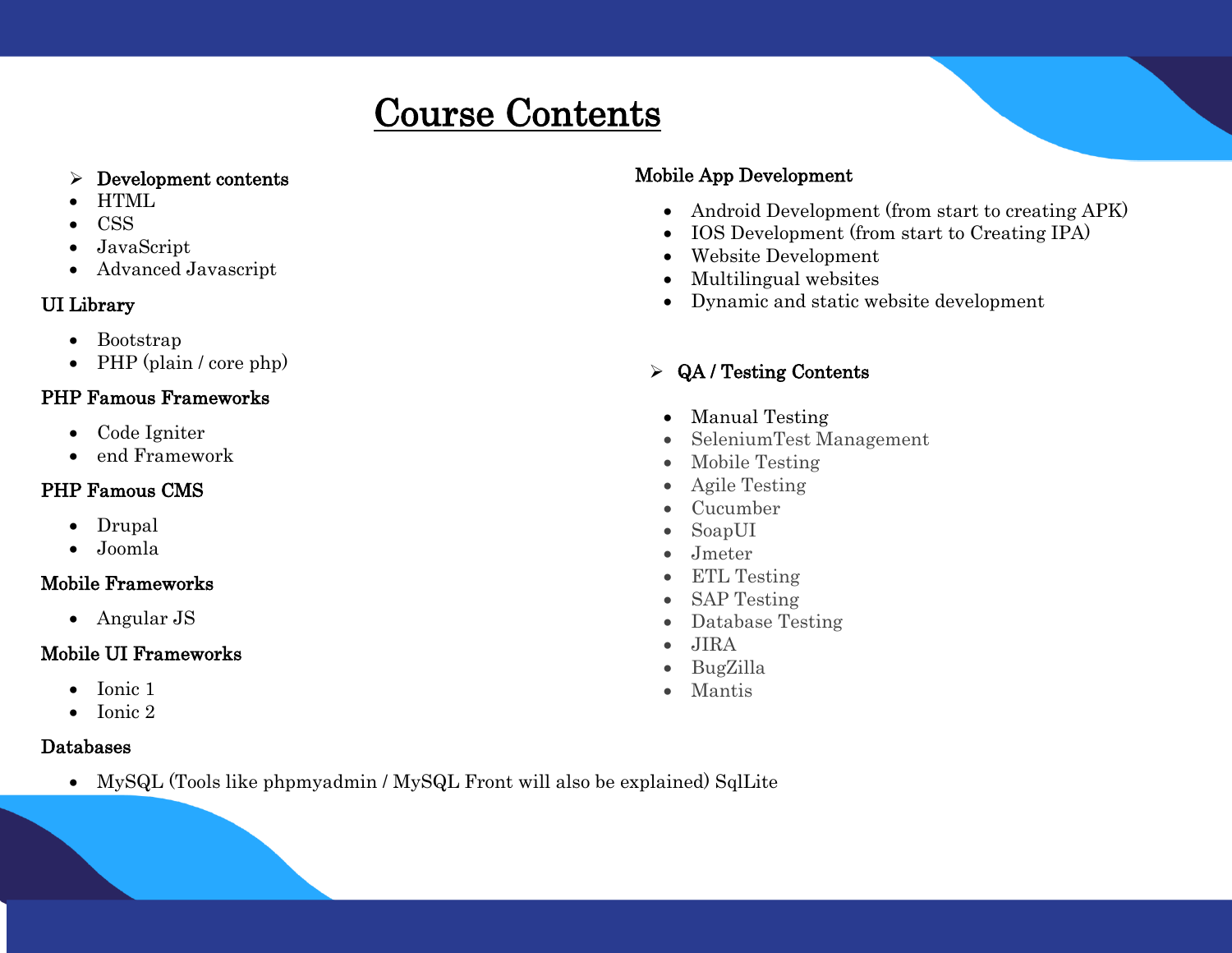

## Terms and Conditions:

- $\Box$  Training will be given to candidates same as job (It's not a actual training company, it's a software development firm)
- $\Box$  Days will be Monday to Friday ( leaves on public holidays and Saturday and Sunday)
- $\Box$  This is on job training so 20% actual training and 80% hands on real project training will be given
- $\Box$  Help in getting job
- $\Box$  We have placed candidates in good companies with very handsome salaries (30k + per month)  $\cdot$  but morally we cannot take responsibility for obvious reasons
- $\Box$  Candidate can come upto any number of months, there is no bar, until he / she feels confident about it
- $\Box$  100% amount is supposed to pay on day 1 only, no excuses please
- $\Box$  Plan once decided at the beginning and amount paid cannot be changed at any cost
- $\Box$  Offer letter and experience letter will be provided at the end of the on job training completion
- $\Box$  Experience letter will be released for minimum 3 months plan, it will not be released if candidate could not complete 3 months for any reason.
- Daily 9 hours needs to be completed by trainee which includes session, lunch, tea break, hands on work, reading etc
- $\Box$  Online exams will be conducted for checking the understanding
- $\Box$  Apart from technical training, ethical, behavioral, interview handling, work ethics, phone, email writing, communication (verbal, written), team work etc will be taught